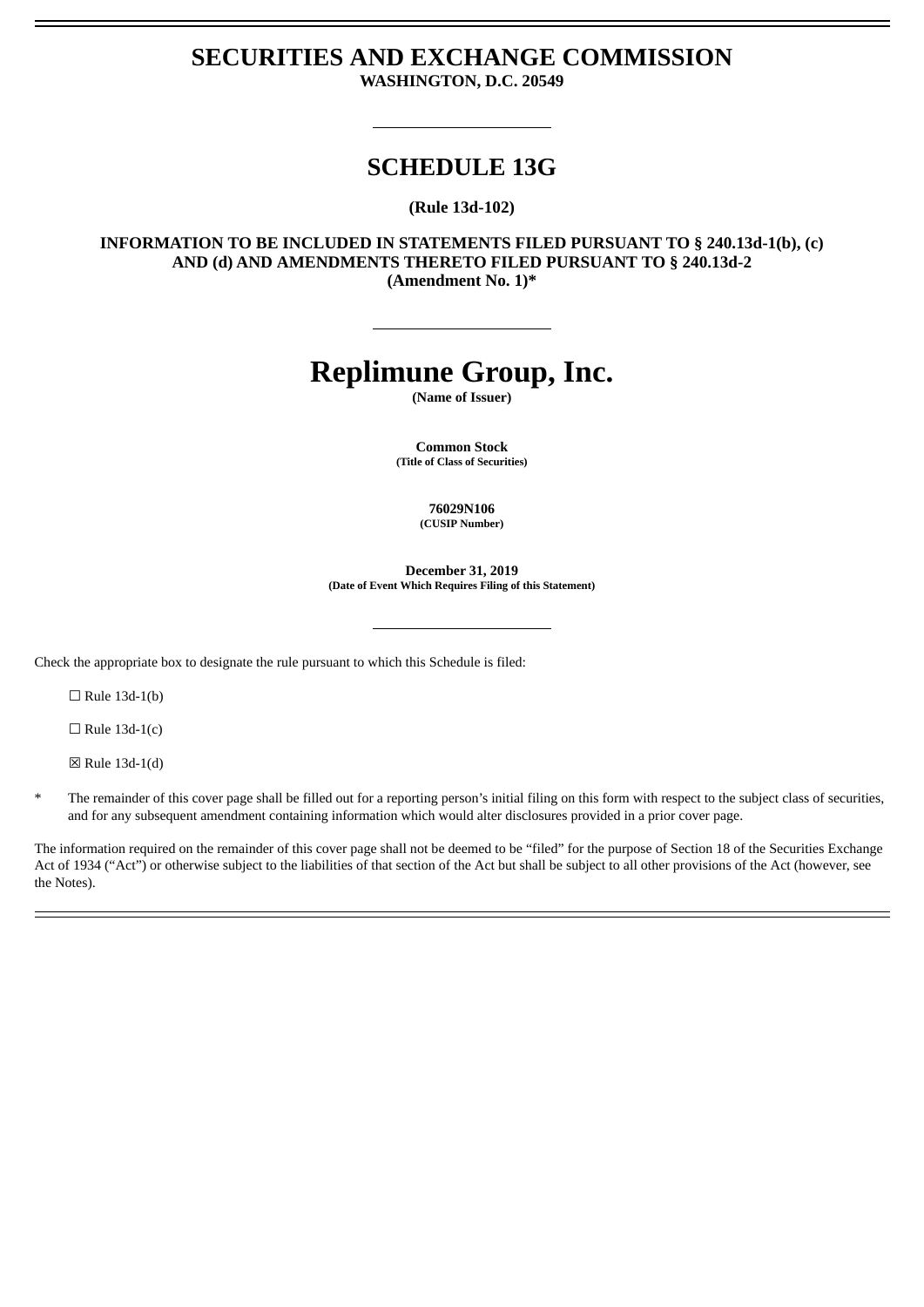#### CUSIP NO. 76029N106 2 0 13G Page 2 of 10

|                  | NAMES OF REPORTING PERSONS<br>$\mathbf{1}$      |                     |                                                                                         |  |  |  |  |
|------------------|-------------------------------------------------|---------------------|-----------------------------------------------------------------------------------------|--|--|--|--|
|                  | Omega Fund IV, L.P.                             |                     |                                                                                         |  |  |  |  |
| $\overline{2}$   |                                                 |                     | CHECK THE APPROPRIATE BOX IF A MEMBER OF A GROUP (SEE INSTRUCTIONS)                     |  |  |  |  |
|                  | (a) $\Box$                                      | (b) $\boxtimes$ (1) |                                                                                         |  |  |  |  |
|                  |                                                 |                     |                                                                                         |  |  |  |  |
| 3                | <b>SEC USE ONLY</b>                             |                     |                                                                                         |  |  |  |  |
|                  |                                                 |                     |                                                                                         |  |  |  |  |
| $\overline{4}$   |                                                 |                     | CITIZENSHIP OR PLACE OF ORGANIZATION                                                    |  |  |  |  |
|                  |                                                 |                     |                                                                                         |  |  |  |  |
|                  | Cayman Islands                                  |                     |                                                                                         |  |  |  |  |
|                  |                                                 | 5                   | <b>SOLE VOTING POWER</b>                                                                |  |  |  |  |
|                  |                                                 |                     | $\overline{0}$                                                                          |  |  |  |  |
|                  | <b>NUMBER OF</b>                                | 6                   | <b>SHARED VOTING POWER</b>                                                              |  |  |  |  |
|                  | <b>SHARES</b><br><b>BENEFICIALLY</b>            |                     |                                                                                         |  |  |  |  |
|                  | <b>OWNED BY</b>                                 |                     | 5,323,455                                                                               |  |  |  |  |
|                  | <b>EACH</b>                                     | $\overline{7}$      | <b>SOLE DISPOSITIVE POWER</b>                                                           |  |  |  |  |
| <b>REPORTING</b> |                                                 |                     |                                                                                         |  |  |  |  |
| <b>PERSON</b>    |                                                 |                     | $\overline{0}$                                                                          |  |  |  |  |
|                  | <b>WITH</b>                                     | 8                   | SHARED DISPOSITIVE POWER                                                                |  |  |  |  |
|                  |                                                 |                     |                                                                                         |  |  |  |  |
|                  |                                                 |                     | 5,323,455                                                                               |  |  |  |  |
| 9                |                                                 |                     | AGGREGATE AMOUNT BENEFICIALLY OWNED BY EACH REPORTING PERSON                            |  |  |  |  |
|                  | 5,323,455                                       |                     |                                                                                         |  |  |  |  |
| 10               |                                                 |                     | CHECK BOX IF THE AGGREGATE AMOUNT IN ROW (9) EXCLUDES CERTAIN SHARES (SEE INSTRUCTIONS) |  |  |  |  |
|                  |                                                 |                     |                                                                                         |  |  |  |  |
|                  | $\Box$                                          |                     |                                                                                         |  |  |  |  |
| 11               | PERCENT OF CLASS REPRESENTED BY AMOUNT IN ROW 9 |                     |                                                                                         |  |  |  |  |
|                  |                                                 |                     |                                                                                         |  |  |  |  |
|                  | $16.5\%$ (2)                                    |                     |                                                                                         |  |  |  |  |
| 12               |                                                 |                     | TYPE OF REPORTING PERSON (SEE INSTRUCTIONS)                                             |  |  |  |  |
|                  |                                                 |                     |                                                                                         |  |  |  |  |
|                  | PN                                              |                     |                                                                                         |  |  |  |  |
|                  |                                                 |                     |                                                                                         |  |  |  |  |

- (1) This Schedule 13G is filed by Omega Fund IV, L.P. ("Omega Fund"), Omega Fund IV GP, L.P. ("Omega GP"), Omega Fund IV GP Manager, Ltd. ("Omega Ltd"), Otello Stampacchia ("Stampacchia"), and Anne-Mari Paster ("Paster"), (together, the "Reporting Persons"). Omega Ltd serves as the general partner of Omega GP, which serves as the general partner of Omega Fund; and each of Omega Ltd and Omega GP may be deemed to own beneficially the shares held by Omega Fund. Stampacchia and Paster are the directors of Omega Ltd and may be deemed to beneficially own the shares held by Omega Fund. The Reporting Persons may be deemed a "group" for purposes of Section 13 of the Exchange Act and expressly disclaim status as a "group" for purposes of this Schedule 13G.
- (2) The following percentages are based on 32,008,559 shares of Common Stock outstanding as of November 8, 2019, as set forth in the Issuer's most recent Form 10-Q for the period ending September 30, 2019, filed with the Securities and Exchange Commission by the Issuer on November 12, 2019.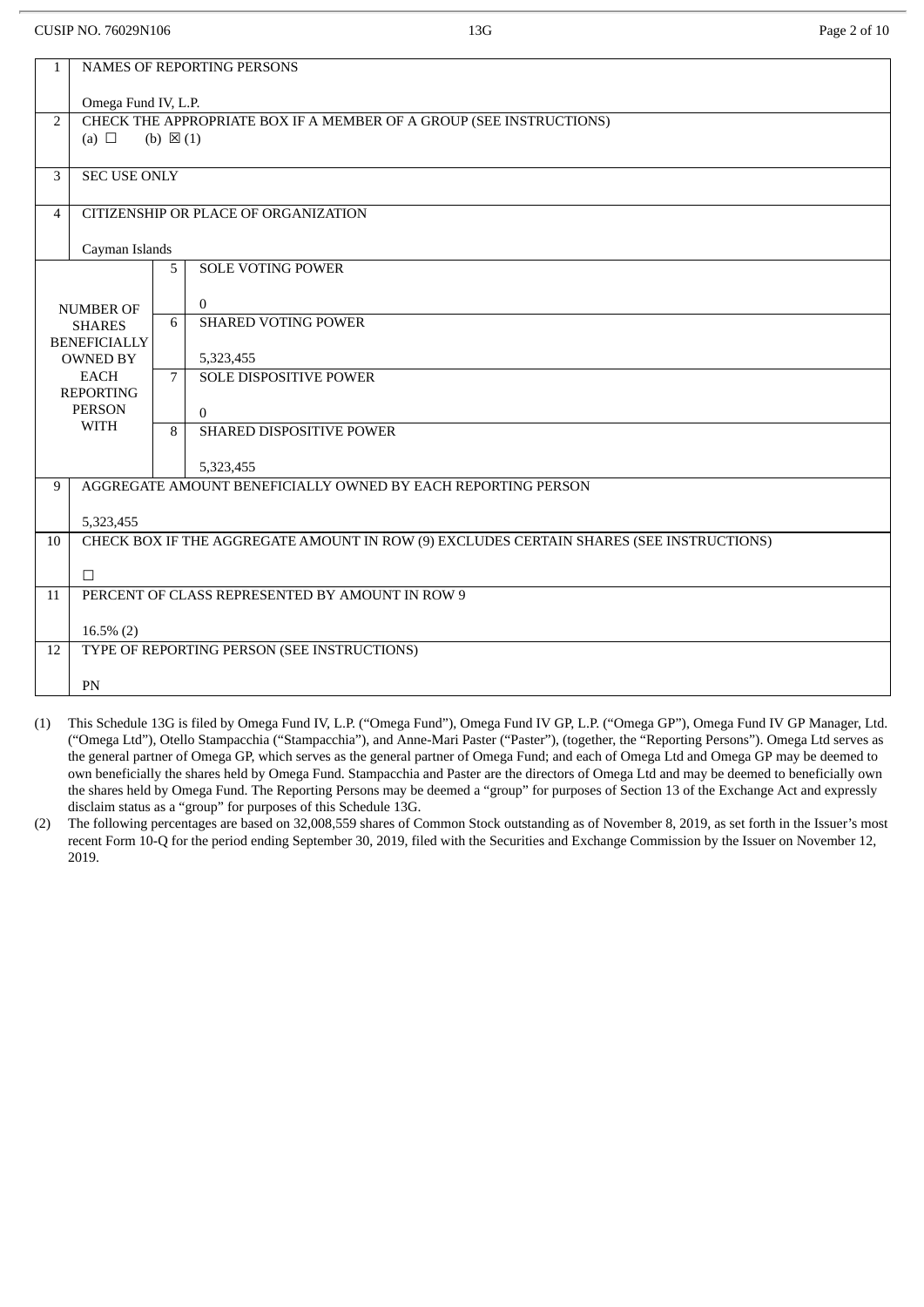$C[1]$ SIP NO. 76029N106  $P_{200}$  3 of 10

|                     | COSH 110.7002311100                                                                     | .                                                                                                                            | Tuge ou to |  |  |  |
|---------------------|-----------------------------------------------------------------------------------------|------------------------------------------------------------------------------------------------------------------------------|------------|--|--|--|
| $\mathbf{1}$        |                                                                                         | NAMES OF REPORTING PERSONS                                                                                                   |            |  |  |  |
|                     | Omega Fund IV GP, L.P.                                                                  |                                                                                                                              |            |  |  |  |
| $\overline{2}$      |                                                                                         | CHECK THE APPROPRIATE BOX IF A MEMBER OF A GROUP (SEE INSTRUCTIONS)                                                          |            |  |  |  |
|                     | (a) $\Box$                                                                              | (b) $\boxtimes$ (1)                                                                                                          |            |  |  |  |
| 3                   | <b>SEC USE ONLY</b>                                                                     |                                                                                                                              |            |  |  |  |
| $\overline{4}$      |                                                                                         | CITIZENSHIP OR PLACE OF ORGANIZATION                                                                                         |            |  |  |  |
|                     | Cayman Islands                                                                          |                                                                                                                              |            |  |  |  |
|                     |                                                                                         | <b>SOLE VOTING POWER</b><br>5                                                                                                |            |  |  |  |
|                     |                                                                                         | $\overline{0}$                                                                                                               |            |  |  |  |
|                     | <b>NUMBER OF</b><br><b>SHARES</b>                                                       | <b>SHARED VOTING POWER</b><br>6                                                                                              |            |  |  |  |
| <b>BENEFICIALLY</b> |                                                                                         |                                                                                                                              |            |  |  |  |
|                     | <b>OWNED BY</b><br><b>EACH</b>                                                          | 5,323,455<br>SOLE DISPOSITIVE POWER<br>$\overline{7}$                                                                        |            |  |  |  |
| <b>REPORTING</b>    |                                                                                         |                                                                                                                              |            |  |  |  |
|                     | <b>PERSON</b><br>$\Omega$                                                               |                                                                                                                              |            |  |  |  |
|                     | <b>WITH</b><br>SHARED DISPOSITIVE POWER<br>8                                            |                                                                                                                              |            |  |  |  |
|                     |                                                                                         | 5,323,455                                                                                                                    |            |  |  |  |
| 9                   |                                                                                         | AGGREGATE AMOUNT BENEFICIALLY OWNED BY EACH REPORTING PERSON                                                                 |            |  |  |  |
|                     | 5,323,455                                                                               |                                                                                                                              |            |  |  |  |
| 10                  | CHECK BOX IF THE AGGREGATE AMOUNT IN ROW (9) EXCLUDES CERTAIN SHARES (SEE INSTRUCTIONS) |                                                                                                                              |            |  |  |  |
|                     | $\Box$                                                                                  |                                                                                                                              |            |  |  |  |
| 11                  | PERCENT OF CLASS REPRESENTED BY AMOUNT IN ROW 9                                         |                                                                                                                              |            |  |  |  |
|                     |                                                                                         |                                                                                                                              |            |  |  |  |
| 12                  | $16.5\%$ (2)                                                                            | TYPE OF REPORTING PERSON (SEE INSTRUCTIONS)                                                                                  |            |  |  |  |
|                     |                                                                                         |                                                                                                                              |            |  |  |  |
|                     | PN                                                                                      |                                                                                                                              |            |  |  |  |
|                     |                                                                                         | $T = 1 T T T T R U Q$<br>$T = 1 T T C D T D W C$<br>11.4001.011.0<br>$\mathbf{r}$ $\mathbf{m}$ $\mathbf{a}$<br>$\sim$ $\sim$ |            |  |  |  |

- (1) This Schedule 13G is filed by Omega Fund IV, L.P. ("Omega Fund"), Omega Fund IV GP, L.P. ("Omega GP"), Omega Fund IV GP Manager, Ltd. ("Omega Ltd"), Otello Stampacchia ("Stampacchia"), and Anne-Mari Paster ("Paster"), (together, the "Reporting Persons"). Omega Ltd serves as the general partner of Omega GP, which serves as the general partner of Omega Fund; and each of Omega Ltd and Omega GP may be deemed to own beneficially the shares held by Omega Fund. Stampacchia and Paster are the directors of Omega Ltd and may be deemed to beneficially own the shares held by Omega Fund. The Reporting Persons may be deemed a "group" for purposes of Section 13 of the Exchange Act and expressly disclaim status as a "group" for purposes of this Schedule 13G.
- (2) The following percentages are based on 32,008,559 shares of Common Stock outstanding as of November 8, 2019, as set forth in the Issuer's most recent Form 10-Q for the period ending September 30, 2019, filed with the Securities and Exchange Commission by the Issuer on November 12, 2019.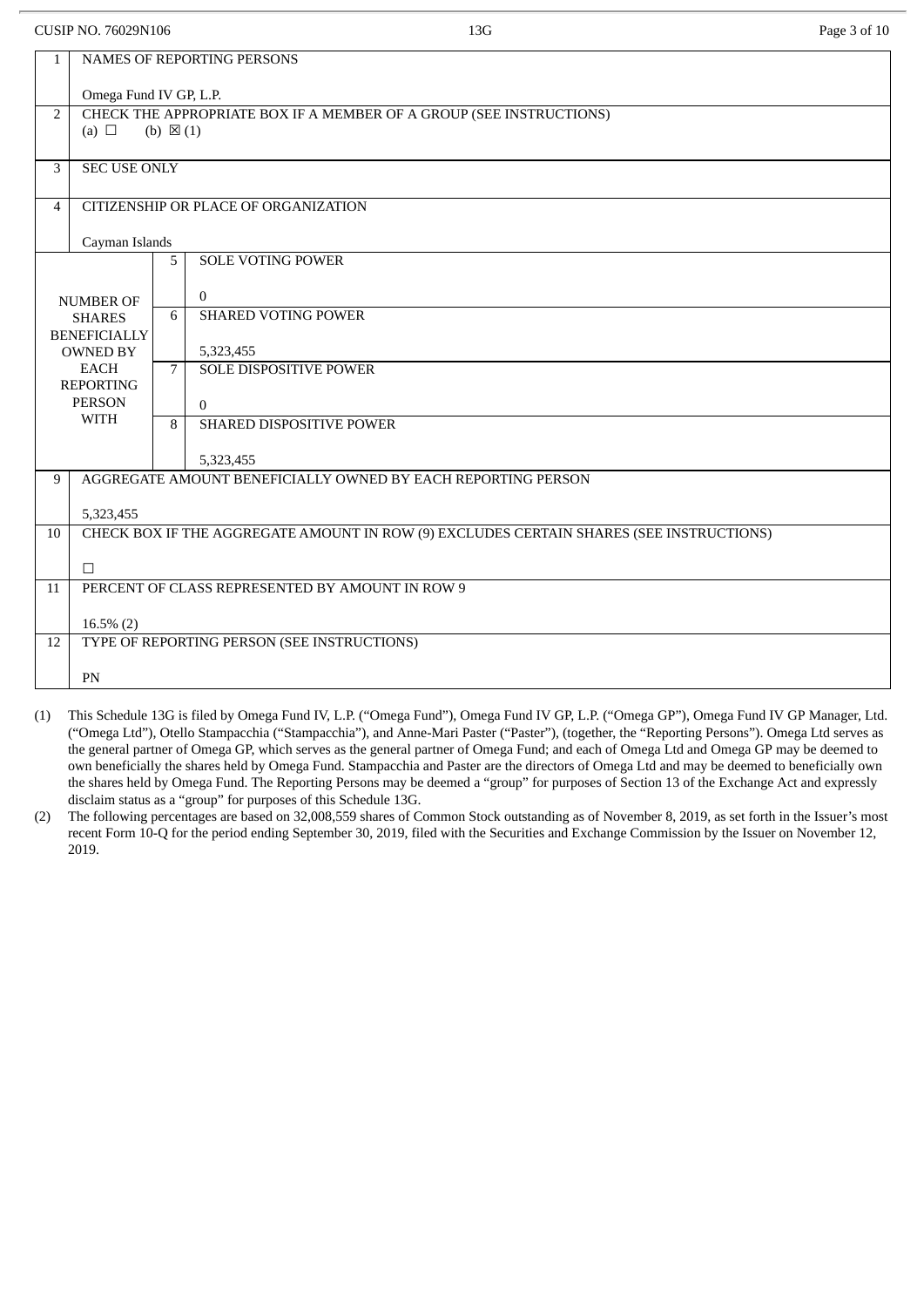| <b>CUSIP NO. 76029N106</b> | 13G | Page 4 of 10 |
|----------------------------|-----|--------------|
|                            |     |              |

| $\mathbf{1}$                    | <b>NAMES OF REPORTING PERSONS</b>                                                       |                     |                                                                                                                                   |  |  |  |  |
|---------------------------------|-----------------------------------------------------------------------------------------|---------------------|-----------------------------------------------------------------------------------------------------------------------------------|--|--|--|--|
|                                 | Omega Fund IV GP Manager, Ltd.                                                          |                     |                                                                                                                                   |  |  |  |  |
| $\overline{2}$                  |                                                                                         |                     | CHECK THE APPROPRIATE BOX IF A MEMBER OF A GROUP (SEE INSTRUCTIONS)                                                               |  |  |  |  |
|                                 | (a) $\Box$                                                                              | (b) $\boxtimes$ (1) |                                                                                                                                   |  |  |  |  |
| 3                               | <b>SEC USE ONLY</b>                                                                     |                     |                                                                                                                                   |  |  |  |  |
|                                 |                                                                                         |                     |                                                                                                                                   |  |  |  |  |
| 4                               |                                                                                         |                     | CITIZENSHIP OR PLACE OF ORGANIZATION                                                                                              |  |  |  |  |
|                                 | Cayman Islands                                                                          |                     |                                                                                                                                   |  |  |  |  |
|                                 |                                                                                         | 5                   | <b>SOLE VOTING POWER</b>                                                                                                          |  |  |  |  |
|                                 |                                                                                         |                     | $\overline{0}$                                                                                                                    |  |  |  |  |
|                                 | <b>NUMBER OF</b><br><b>SHARES</b>                                                       | 6                   | <b>SHARED VOTING POWER</b>                                                                                                        |  |  |  |  |
|                                 | <b>BENEFICIALLY</b>                                                                     |                     |                                                                                                                                   |  |  |  |  |
| <b>OWNED BY</b>                 |                                                                                         |                     | 5,323,455                                                                                                                         |  |  |  |  |
| <b>EACH</b><br><b>REPORTING</b> |                                                                                         | 7                   | <b>SOLE DISPOSITIVE POWER</b>                                                                                                     |  |  |  |  |
| <b>PERSON</b>                   |                                                                                         |                     | $\Omega$                                                                                                                          |  |  |  |  |
| <b>WITH</b>                     |                                                                                         | 8                   | SHARED DISPOSITIVE POWER                                                                                                          |  |  |  |  |
|                                 |                                                                                         |                     |                                                                                                                                   |  |  |  |  |
| 9                               |                                                                                         |                     | 5,323,455<br>AGGREGATE AMOUNT BENEFICIALLY OWNED BY EACH REPORTING PERSON                                                         |  |  |  |  |
|                                 |                                                                                         |                     |                                                                                                                                   |  |  |  |  |
|                                 | 5,323,455                                                                               |                     |                                                                                                                                   |  |  |  |  |
| 10                              | CHECK BOX IF THE AGGREGATE AMOUNT IN ROW (9) EXCLUDES CERTAIN SHARES (SEE INSTRUCTIONS) |                     |                                                                                                                                   |  |  |  |  |
|                                 | $\Box$                                                                                  |                     |                                                                                                                                   |  |  |  |  |
| 11                              | PERCENT OF CLASS REPRESENTED BY AMOUNT IN ROW 9                                         |                     |                                                                                                                                   |  |  |  |  |
|                                 |                                                                                         |                     |                                                                                                                                   |  |  |  |  |
|                                 | $16.5\%$ (2)                                                                            |                     |                                                                                                                                   |  |  |  |  |
| 12                              |                                                                                         |                     | TYPE OF REPORTING PERSON (SEE INSTRUCTIONS)                                                                                       |  |  |  |  |
|                                 | 00                                                                                      |                     |                                                                                                                                   |  |  |  |  |
|                                 |                                                                                         |                     | (1) This Cabadule 12C is filed by Omege Eund IV LD ("Omege Eund"), Omege Eund IV CD LD ("Omege CD"), Omege Eund IV CD Menagew Ltd |  |  |  |  |

- (1) This Schedule 13G is filed by Omega Fund IV, L.P. ("Omega Fund"), Omega Fund IV GP, L.P. ("Omega GP"), Omega Fund IV GP Manager, Ltd. ("Omega Ltd"), Otello Stampacchia ("Stampacchia"), and Anne-Mari Paster ("Paster"), (together, the "Reporting Persons"). Omega Ltd serves as the general partner of Omega GP, which serves as the general partner of Omega Fund; and each of Omega Ltd and Omega GP may be deemed to own beneficially the shares held by Omega Fund. Stampacchia and Paster are the directors of Omega Ltd and may be deemed to beneficially own the shares held by Omega Fund. The Reporting Persons may be deemed a "group" for purposes of Section 13 of the Exchange Act and expressly disclaim status as a "group" for purposes of this Schedule 13G.
- (2) The following percentages are based on 32,008,559 shares of Common Stock outstanding as of November 8, 2019, as set forth in the Issuer's most recent Form 10-Q for the period ending September 30, 2019, filed with the Securities and Exchange Commission by the Issuer on November 12, 2019.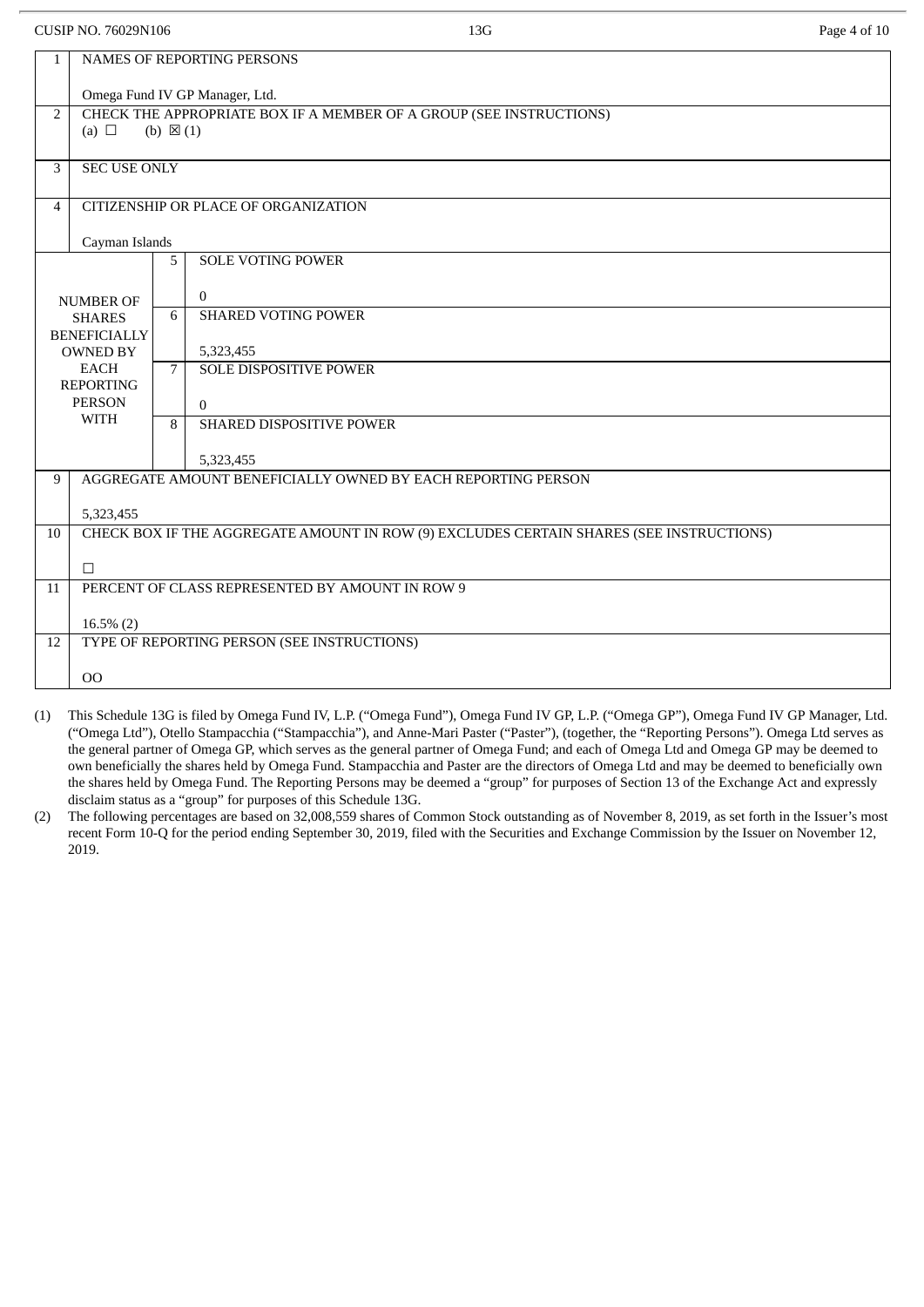| CUSIP NO. 76029N106 |                                                                                         |                     | 13G                                                                 | Page 5 of 10 |  |  |  |
|---------------------|-----------------------------------------------------------------------------------------|---------------------|---------------------------------------------------------------------|--------------|--|--|--|
| $\mathbf{1}$        | NAMES OF REPORTING PERSONS                                                              |                     |                                                                     |              |  |  |  |
|                     | Otello Stampacchia                                                                      |                     |                                                                     |              |  |  |  |
| $\overline{2}$      | (a) $\Box$                                                                              | (b) $\boxtimes$ (1) | CHECK THE APPROPRIATE BOX IF A MEMBER OF A GROUP (SEE INSTRUCTIONS) |              |  |  |  |
| 3                   | <b>SEC USE ONLY</b>                                                                     |                     |                                                                     |              |  |  |  |
| 4                   |                                                                                         |                     | CITIZENSHIP OR PLACE OF ORGANIZATION                                |              |  |  |  |
|                     | Italy                                                                                   |                     |                                                                     |              |  |  |  |
|                     |                                                                                         | 5                   | <b>SOLE VOTING POWER</b>                                            |              |  |  |  |
|                     | <b>NUMBER OF</b>                                                                        |                     | 6,328                                                               |              |  |  |  |
|                     | <b>SHARES</b>                                                                           | 6                   | <b>SHARED VOTING POWER</b>                                          |              |  |  |  |
|                     | <b>BENEFICIALLY</b><br><b>OWNED BY</b>                                                  |                     | 5,323,455                                                           |              |  |  |  |
|                     | <b>EACH</b>                                                                             | $\overline{7}$      | <b>SOLE DISPOSITIVE POWER</b>                                       |              |  |  |  |
| <b>REPORTING</b>    |                                                                                         |                     |                                                                     |              |  |  |  |
|                     | <b>PERSON</b><br><b>WITH</b>                                                            |                     | 6,328<br>SHARED DISPOSITIVE POWER                                   |              |  |  |  |
|                     |                                                                                         | 8                   |                                                                     |              |  |  |  |
|                     |                                                                                         |                     | 5,323,455                                                           |              |  |  |  |
| 9                   |                                                                                         |                     | AGGREGATE AMOUNT BENEFICIALLY OWNED BY EACH REPORTING PERSON        |              |  |  |  |
|                     | 5,329,783                                                                               |                     |                                                                     |              |  |  |  |
| 10                  | CHECK BOX IF THE AGGREGATE AMOUNT IN ROW (9) EXCLUDES CERTAIN SHARES (SEE INSTRUCTIONS) |                     |                                                                     |              |  |  |  |
|                     |                                                                                         |                     |                                                                     |              |  |  |  |
|                     | $\Box$                                                                                  |                     |                                                                     |              |  |  |  |
| 11                  | PERCENT OF CLASS REPRESENTED BY AMOUNT IN ROW 9                                         |                     |                                                                     |              |  |  |  |
|                     | $16.5\%$ (2)                                                                            |                     |                                                                     |              |  |  |  |
| 12                  |                                                                                         |                     | TYPE OF REPORTING PERSON (SEE INSTRUCTIONS)                         |              |  |  |  |
|                     |                                                                                         |                     |                                                                     |              |  |  |  |
|                     |                                                                                         |                     |                                                                     |              |  |  |  |
|                     | $\ensuremath{\text{IN}}$                                                                |                     |                                                                     |              |  |  |  |

- (1) This Schedule 13G is filed by Omega Fund IV, L.P. ("Omega Fund"), Omega Fund IV GP, L.P. ("Omega GP"), Omega Fund IV GP Manager, Ltd. ("Omega Ltd"), Otello Stampacchia ("Stampacchia"), and Anne-Mari Paster ("Paster"), (together, the "Reporting Persons"). Omega Ltd serves as the general partner of Omega GP, which serves as the general partner of Omega Fund; and each of Omega Ltd and Omega GP may be deemed to own beneficially the shares held by Omega Fund. Stampacchia and Paster are the directors of Omega Ltd and may be deemed to beneficially own the shares held by Omega Fund. The Reporting Persons may be deemed a "group" for purposes of Section 13 of the Exchange Act and expressly disclaim status as a "group" for purposes of this Schedule 13G.
- (2) The following percentages are based on 32,008,559 shares of Common Stock outstanding as of November 8, 2019, as set forth in the Issuer's most recent Form 10-Q for the period ending September 30, 2019, filed with the Securities and Exchange Commission by the Issuer on November 12, 2019.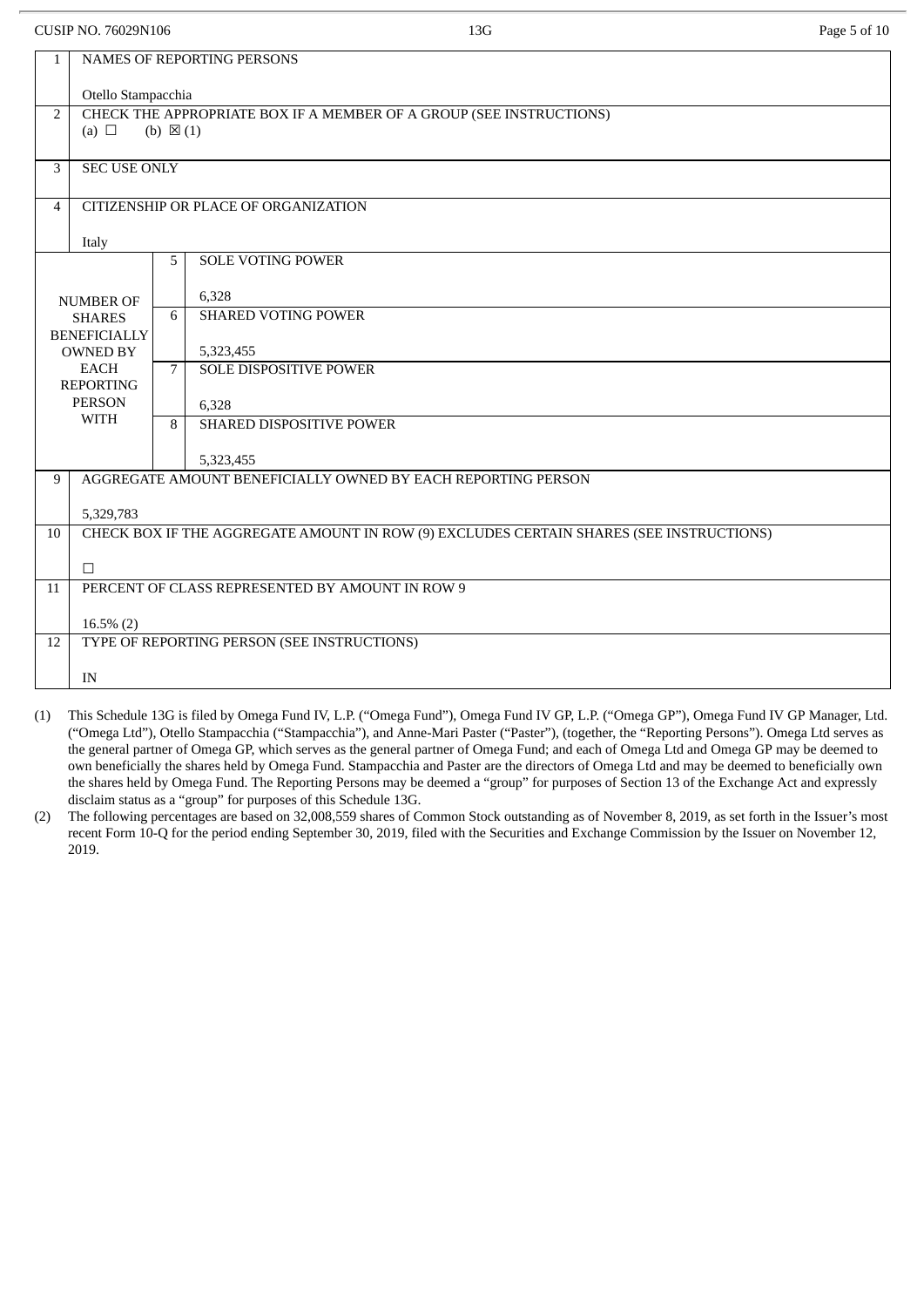| CUSIP NO. 76029N106                    |                                                                                                          |             | 13G                                                                       | Page 6 of 10 |  |  |  |
|----------------------------------------|----------------------------------------------------------------------------------------------------------|-------------|---------------------------------------------------------------------------|--------------|--|--|--|
| 1                                      | NAMES OF REPORTING PERSONS                                                                               |             |                                                                           |              |  |  |  |
|                                        | Anne-Mari Paster                                                                                         |             |                                                                           |              |  |  |  |
| 2                                      | CHECK THE APPROPRIATE BOX IF A MEMBER OF A GROUP (SEE INSTRUCTIONS)<br>(a) $\Box$<br>(b) $\boxtimes$ (1) |             |                                                                           |              |  |  |  |
| 3                                      | <b>SEC USE ONLY</b>                                                                                      |             |                                                                           |              |  |  |  |
| 4                                      |                                                                                                          |             | CITIZENSHIP OR PLACE OF ORGANIZATION                                      |              |  |  |  |
|                                        | <b>United States of America</b>                                                                          |             |                                                                           |              |  |  |  |
|                                        |                                                                                                          | 5           | <b>SOLE VOTING POWER</b>                                                  |              |  |  |  |
|                                        | <b>NUMBER OF</b>                                                                                         |             | $\overline{0}$                                                            |              |  |  |  |
|                                        | <b>SHARES</b>                                                                                            | 6           | <b>SHARED VOTING POWER</b>                                                |              |  |  |  |
| <b>BENEFICIALLY</b><br><b>OWNED BY</b> |                                                                                                          |             | 5,323,455                                                                 |              |  |  |  |
|                                        | <b>EACH</b><br><b>REPORTING</b>                                                                          | $7^{\circ}$ | <b>SOLE DISPOSITIVE POWER</b>                                             |              |  |  |  |
|                                        | <b>PERSON</b>                                                                                            |             | $\Omega$                                                                  |              |  |  |  |
|                                        | <b>WITH</b>                                                                                              | 8           | SHARED DISPOSITIVE POWER                                                  |              |  |  |  |
|                                        |                                                                                                          |             |                                                                           |              |  |  |  |
| 9                                      |                                                                                                          |             | 5,323,455<br>AGGREGATE AMOUNT BENEFICIALLY OWNED BY EACH REPORTING PERSON |              |  |  |  |
|                                        |                                                                                                          |             |                                                                           |              |  |  |  |
|                                        | 5,323,455                                                                                                |             |                                                                           |              |  |  |  |
| 10                                     | CHECK BOX IF THE AGGREGATE AMOUNT IN ROW (9) EXCLUDES CERTAIN SHARES (SEE INSTRUCTIONS)                  |             |                                                                           |              |  |  |  |
|                                        | $\Box$                                                                                                   |             |                                                                           |              |  |  |  |
| 11                                     | PERCENT OF CLASS REPRESENTED BY AMOUNT IN ROW 9                                                          |             |                                                                           |              |  |  |  |
|                                        | $16.5\%$ (2)                                                                                             |             |                                                                           |              |  |  |  |
| 12                                     |                                                                                                          |             | TYPE OF REPORTING PERSON (SEE INSTRUCTIONS)                               |              |  |  |  |
|                                        | IN                                                                                                       |             |                                                                           |              |  |  |  |
|                                        |                                                                                                          |             |                                                                           |              |  |  |  |

- (1) This Schedule 13G is filed by Omega Fund IV, L.P. ("Omega Fund"), Omega Fund IV GP, L.P. ("Omega GP"), Omega Fund IV GP Manager, Ltd. ("Omega Ltd"), Otello Stampacchia ("Stampacchia"), and Anne-Mari Paster ("Paster"), (together, the "Reporting Persons"). Omega Ltd serves as the general partner of Omega GP, which serves as the general partner of Omega Fund; and each of Omega Ltd and Omega GP may be deemed to own beneficially the shares held by Omega Fund. Stampacchia and Paster are the directors of Omega Ltd and may be deemed to beneficially own the shares held by Omega Fund. The Reporting Persons may be deemed a "group" for purposes of Section 13 of the Exchange Act and expressly disclaim status as a "group" for purposes of this Schedule 13G.
- (2) The following percentages are based on 32,008,559 shares of Common Stock outstanding as of November 8, 2019, as set forth in the Issuer's most recent Form 10-Q for the period ending September 30, 2019, filed with the Securities and Exchange Commission by the Issuer on November 12, 2019.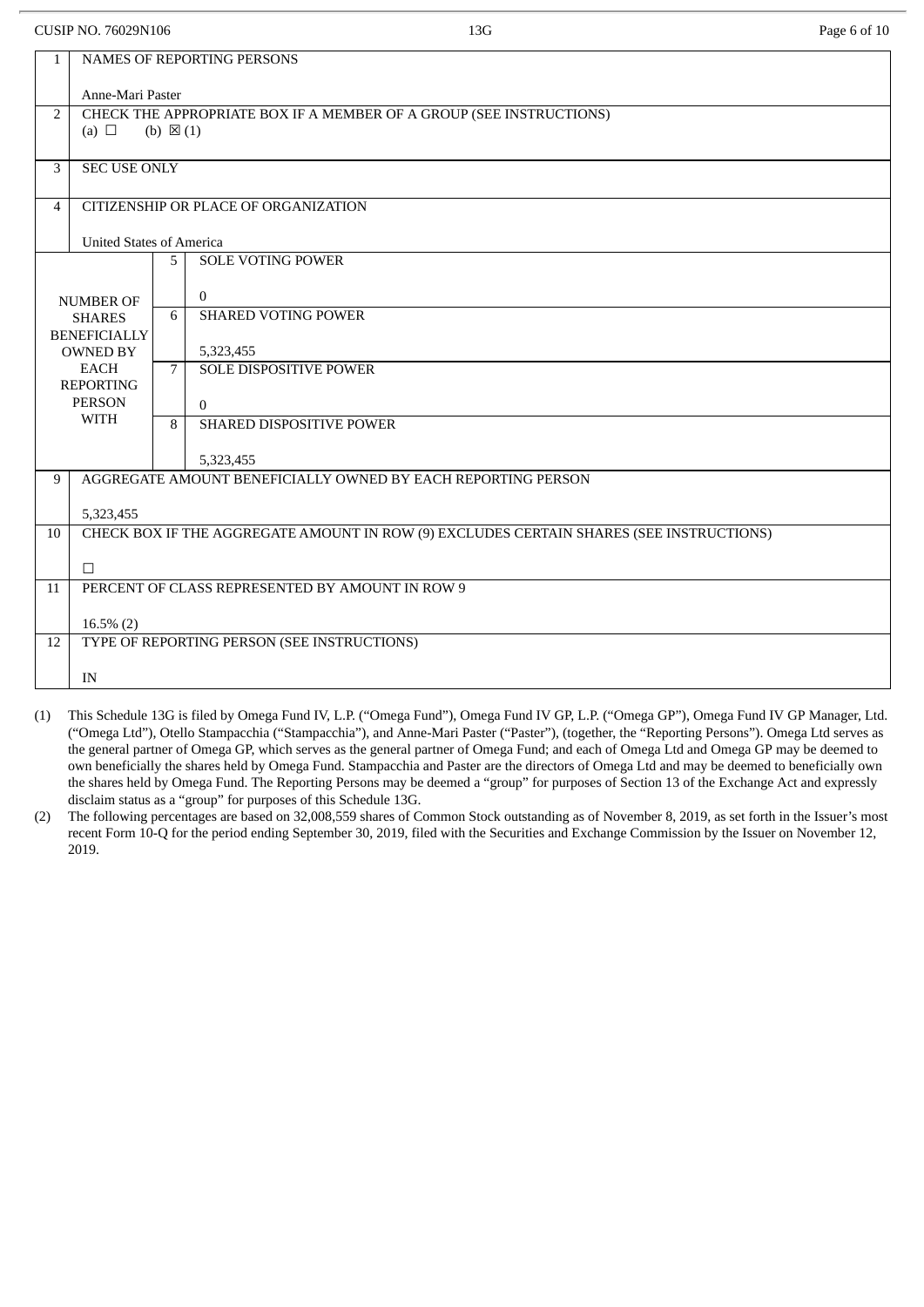#### CUSIP NO. 76029N106 Page 7 of 10

Introductory Note: This statement on Schedule 13G is filed on behalf of the Reporting Persons, in respect of shares of Common Stock ("Common Stock"), of Replimune Group, Inc. (the "Issuer").

#### **Item 1(a) Name of Issuer:**

Replimune Group, Inc. (the "Issuer")

#### **Item 1(b) Address of Issuer's principal executive offices:**

Replimune Group, Inc. 500 Unicorn Park Woburn, MA 01801

#### **Items 2(a) Name of Reporting Persons filing:**

Omega Fund IV, L.P. ("Omega Fund") Omega Fund IV GP, L.P. ("Omega GP") Omega Fund IV GP Manager, Ltd. ("Omega Ltd.") Otello Stampacchia ("Stampacchia") Anne-Mari Paster ("Paster")

#### **Item 2(b) Address or principal business office or, if none, residence:**

The address of the principal business office of Omega Fund, Omega GP, Omega Ltd, Stampacchia, and Paster, is c/o Omega Fund Management, LLC, 888 Boylston Street, Suite 1111, Boston, MA 02199.

#### **Item 2(c) Citizenship:**

| Name        | <b>Citizenship or Place of Organization</b> |
|-------------|---------------------------------------------|
| Omega Fund  | Cayman Islands                              |
| Omega GP    | Cayman Islands                              |
| Omega Ltd.  | Cayman Islands                              |
| Stampacchia | Italy                                       |
| Paster      | <b>United States of America</b>             |
|             |                                             |

#### **Item 2(d) Title of class of securities:**

Common Stock

**Item 2(e) CUSIP No.:** 76029N106

### If this statement is filed pursuant to §§ 240.13d-1(b), or 240.13d-2(b) or (c), check whether the person filings is a:

Not applicable.

#### **Item 4 Ownership**

The following information with respect to the ownership of Common Stock of the Issuer by the Reporting Persons filing this statement on Schedule 13G is provided as of December 31, 2019.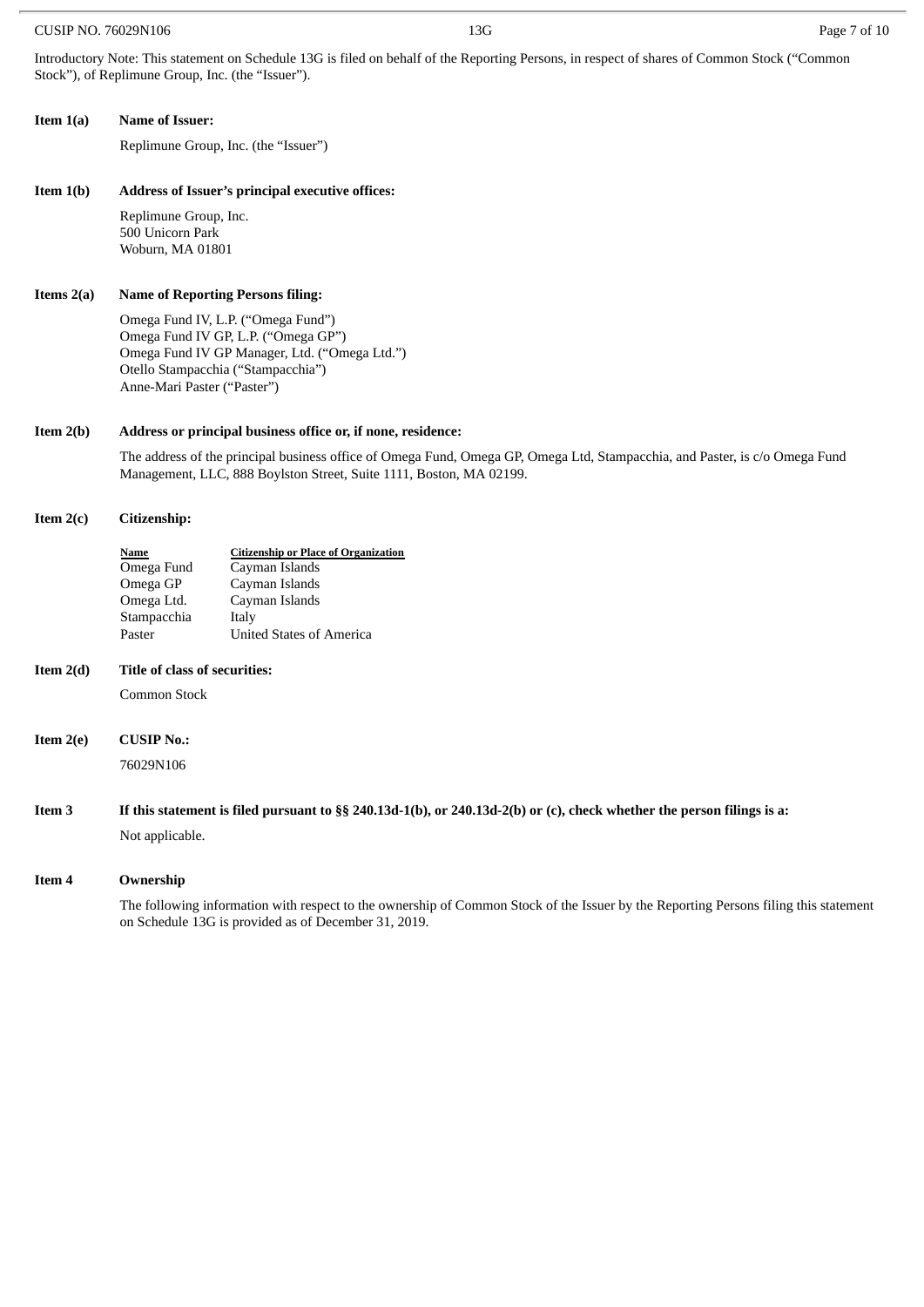| CUSIP NO. 76029N106      |                                                             | 13G                            |                                  |                                     |                                       |                                | Page 8 of 10                  |  |
|--------------------------|-------------------------------------------------------------|--------------------------------|----------------------------------|-------------------------------------|---------------------------------------|--------------------------------|-------------------------------|--|
| <b>Reporting Persons</b> | <b>Shares of</b><br>Common<br><b>Stock Held</b><br>Directly | Sole<br><b>Voting</b><br>Power | Shared<br><b>Voting</b><br>Power | Sole<br><b>Dispositive</b><br>Power | Shared<br><b>Dispositive</b><br>Power | <b>Beneficial</b><br>Ownership | Percentage<br>of Class<br>(1) |  |
| Omega Fund $(2)(3)$      | 5,323,455                                                   | 0                              | 5,323,455                        | O                                   | 5,323,455                             | 5,323,455                      | 16.5%                         |  |
| Omega $GP(2)(3)$         | $\mathbf{0}$                                                |                                | 5,323,455                        |                                     | 5,323,455                             | 5,323,455                      | 16.5%                         |  |
| Omega Ltd(2)(3)          | $\overline{0}$                                              | 0                              | 5,323,455                        | 0                                   | 5,323,455                             | 5,323,455                      | 16.5%                         |  |
| Stampacchia $(2)(3)$     |                                                             | 6,328                          | 5,323,455                        | 6,328                               | 5,323,455                             | 5,329,783                      | 16.5%                         |  |
| Paster(2)(3)             | $\mathbf{0}$                                                | 0                              | 5,323,455                        | 0                                   | 5,323,455                             | 5,323,455                      | 16.5%                         |  |

- (1) The following percentages are based on 32,008,559 shares of Common Stock outstanding as of November 8, 2019, as set forth in the Issuer's most recent Form 10-Q for the period ending September 30, 2019, filed with the Securities and Exchange Commission by the Issuer on November 12, 2019.
- (2) Omega Fund owns 5,074,783 shares of Common Stock and an immediately exercisable warrant to purchase 248,672 shares of Common Stock. Stampacchia owns options exercisable within 60 days to purchase 6,328 shares of Common Stock which he holds of record. Omega Ltd serves as the general partner of Omega GP, which serves as the general partner of Omega Fund, and each of Omega GP and Omega Ltd may be deemed to own beneficially the shares held by Omega Fund. Stampacchia and Paster are the directors of Omega Ltd and may be deemed to beneficially own the shares held by Omega Fund.
- (3) The Reporting Persons may be deemed a "group" for purposes of Section 13 of the Exchange Act and expressly disclaim status as a "group" for purposes of this Schedule 13G.

#### **Item 5 Ownership of Five Percent or Less of a Class**

If this statement is being filed to report the fact that as of the date hereof the reporting person has ceased to be the beneficial owner of more than five percent of the class of securities, check the following:  $\Box$ 

#### **Item 6 Ownership of More than Five Percent on Behalf of Another Person**

If this statement is being filed to report the fact that as of the date hereof, the Reporting Persons have ceased to be the beneficial owner of more than five percent of the class of securities, check the following:  $\Box$ 

#### Item 7 Identification and Classification of the Subsidiary Which Acquired the Security Being Reported on by the Parent Holding **Company or Control Person**

Not applicable.

#### **Item 8 Identification and Classification of Members of the Group**

Not applicable.

#### **Item 9 Notice of Dissolution of Group**

Not applicable.

#### **Item 10 Certifications**

By signing below I certify that, to the best of my knowledge and belief, the securities referred to above were not acquired and are not held for the purpose of or with the effect of changing or influencing the control of the issuer of the securities and were not acquired and are not held in connection with or as a participant in any transaction having that purpose or effect, other than activities solely in connection with a nomination under Rule 14a-11.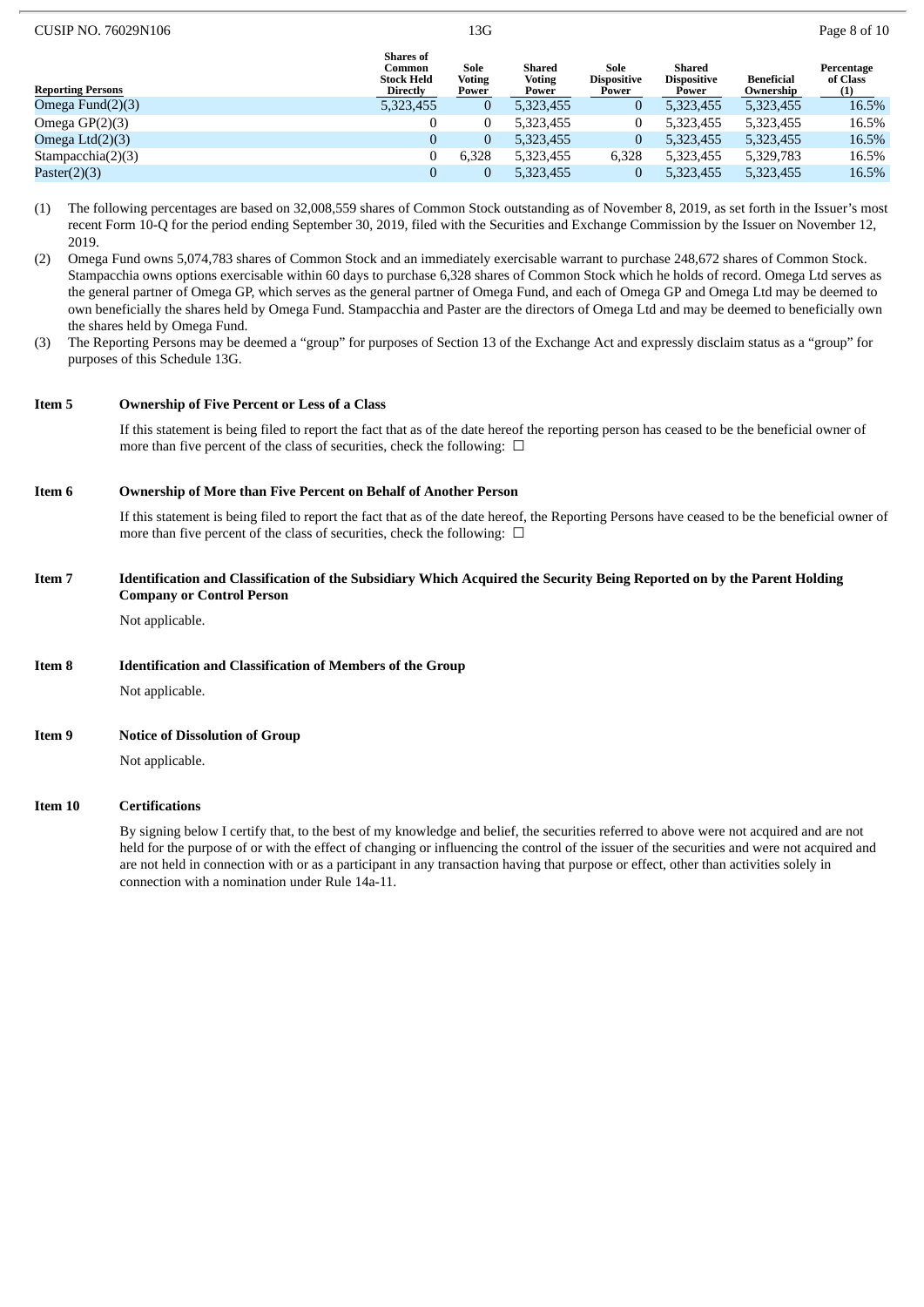#### **SIGNATURES**

After reasonable inquiry and to the best of my knowledge and belief, I certify that the information set forth in this statement is true, complete and correct.

Dated: February 13, 2020

OMEGA FUND IV, L.P.

BY: Omega Fund IV GP, L.P.

ITS: GENERAL PARTNER

- BY: Omega Fund IV GP Manager, Ltd. ITS: GENERAL PARTNER
- By: /s/ Anne-Mari Paster **Director**

OMEGA FUND IV GP, L.P.

- BY: Omega Fund IV GP Manager, Ltd. ITS: GENERAL PARTNER
- By: /s/ Anne-Mari Paster **Director**

OMEGA FUND IV GP MANAGER, LTD.

By: /s/ Anne-Mari Paster **Director** 

/s/ \* Anne-Mari Paster, as Attorney-in-Fact Otello Stampacchia

/s/ Anne-Mari Paster Anne-Mari Paster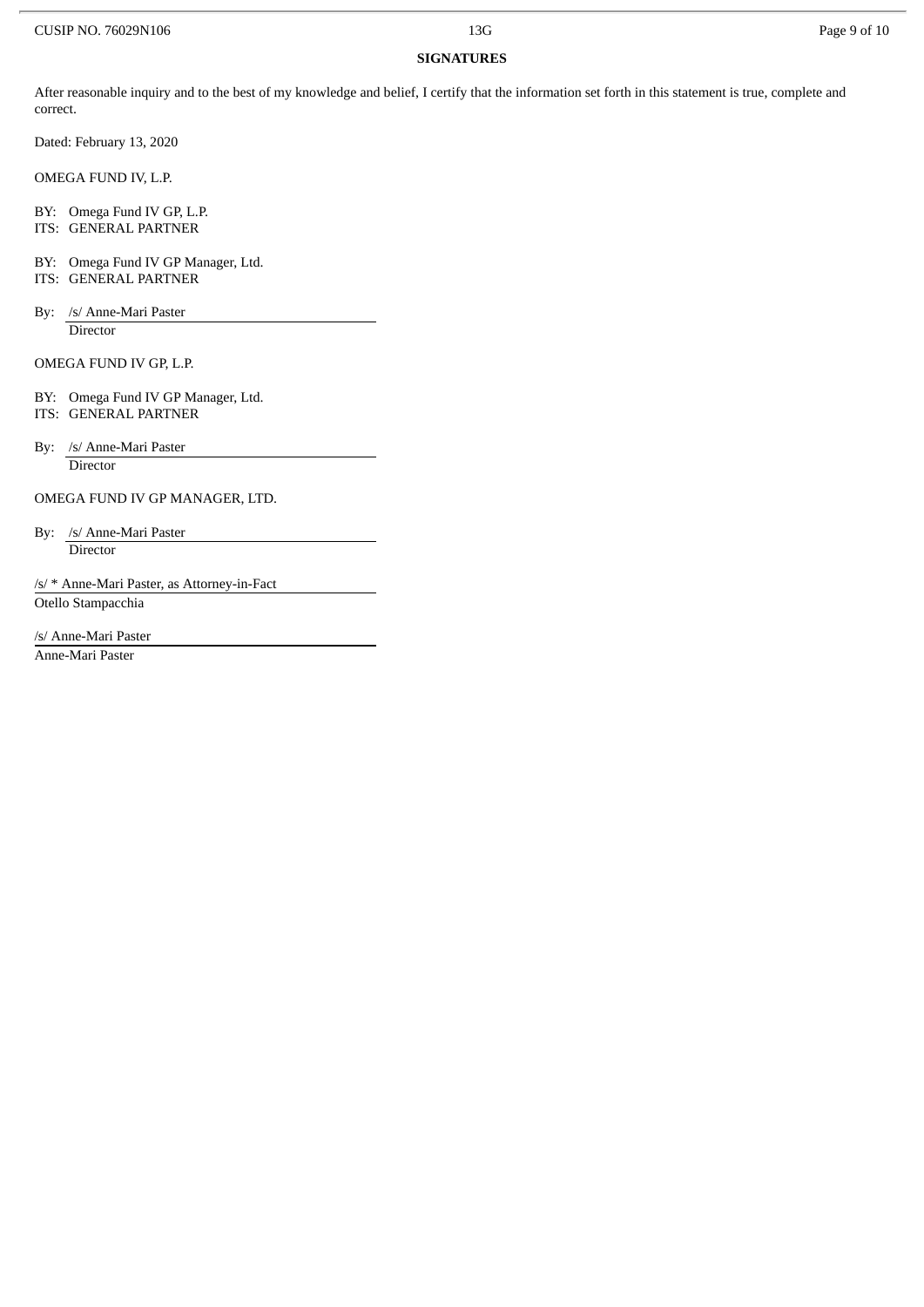| <b>CUSIP NO. 76029N106</b> |                        | 13G | Page 10 of 10 |
|----------------------------|------------------------|-----|---------------|
| Exhibit(s):                |                        |     |               |
| Exhibit 99.1:              | Joint Filing Statement |     |               |
| Exhibit 99.2:              | Power of Attorney      |     |               |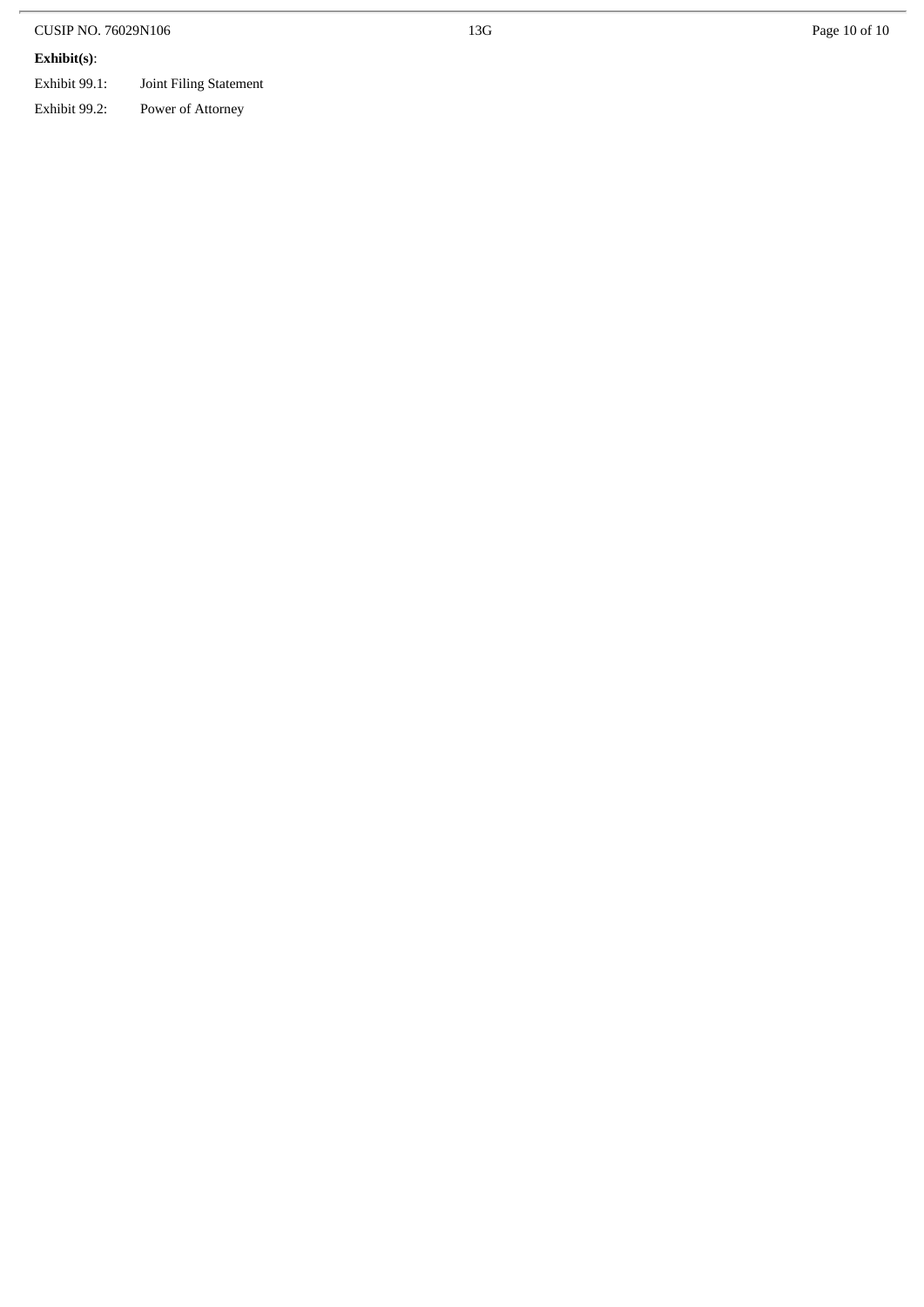#### **AGREEMENT**

Pursuant to Rule 13d-1(k)(1) under the Securities Exchange Act of 1934, as amended, the undersigned hereby agree that only one statement containing the information required by Schedule 13G need be filed with respect to the ownership by each of the undersigned of Common Stock of Replimune Group, Inc.

Dated: February 13, 2020

OMEGA FUND IV, L.P.

BY: Omega Fund IV GP, L.P. ITS: GENERAL PARTNER

BY: Omega Fund IV GP Manager, Ltd.

ITS: GENERAL PARTNER

By: /s/ Anne-Mari Paster **Director** 

OMEGA FUND IV GP, L.P.

BY: Omega Fund IV GP Manager, Ltd.

ITS: GENERAL PARTNER

By: /s/ Anne-Mari Paster **Director** 

OMEGA FUND IV GP MANAGER, LTD.

By: /s/ Anne-Mari Paster Director

/s/ \* Anne-Mari Paster, as Attorney-in-Fact Otello Stampacchia

/s/ Anne-Mari Paster

Anne-Mari Paster, as Attorney-in-Fact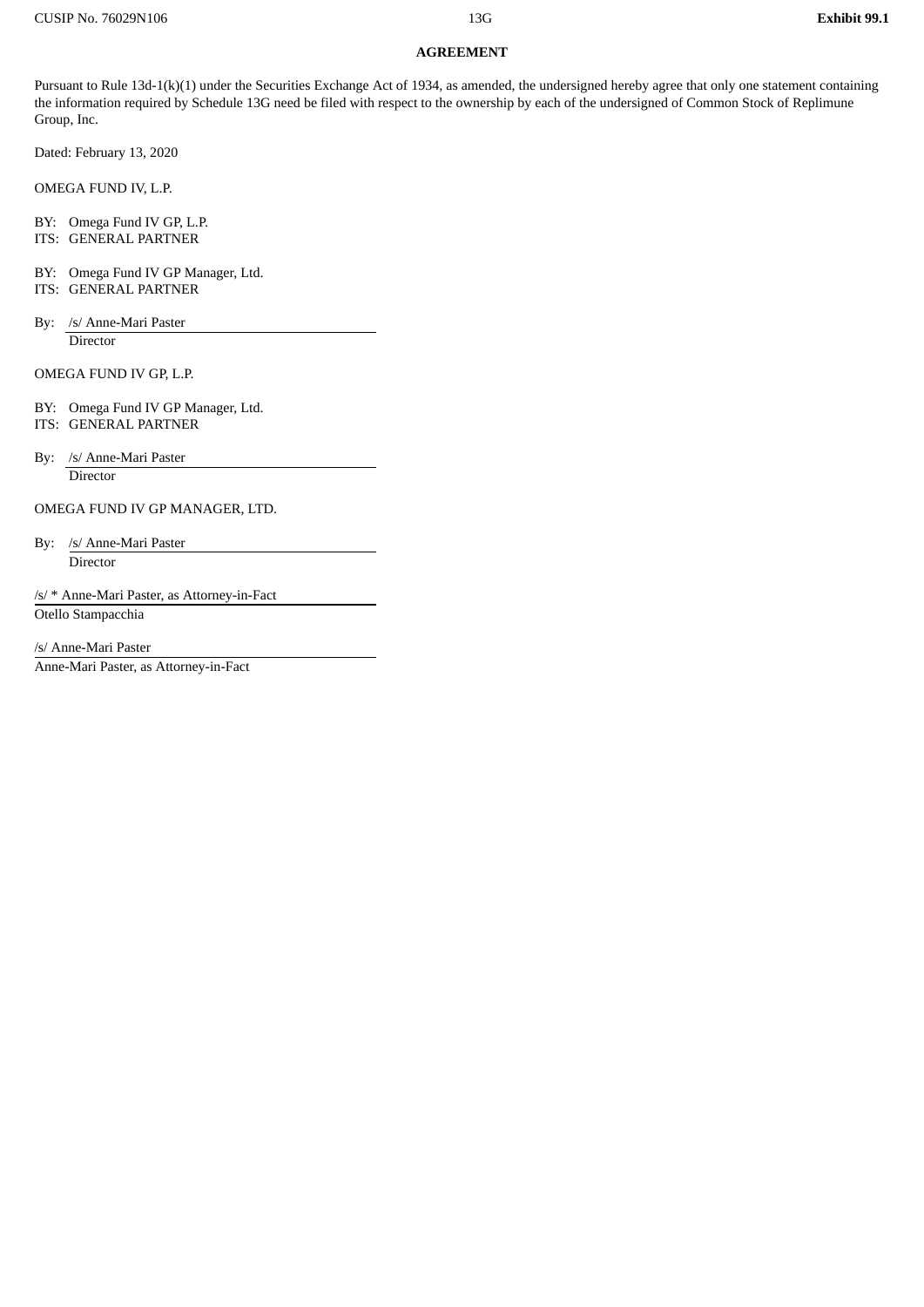#### **POWER OF ATTORNEY**

Know all by these presents, that each of the undersigned hereby constitutes and appoints each other undersigned, such person's true and lawful attorney-in-fact, to:

- (1) execute for and on behalf of each of such person Forms 3, 4, and 5 and Schedules 13D or 13G, as appropriate, and any required amendments thereto (collectively, the "Reports"), with respect to their current or future beneficial ownership of securities of any public company, in accordance with Section 13(d) and/or Section 16(a) of the Securities Exchange Act of 1934, as amended, and the respective rules (including Rule 13d-1) promulgated thereunder;
- (2) do and perform any and all acts for and on behalf of such person which may be necessary or desirable to complete and execute any such Report and timely file such form with the United States Securities and Exchange Commission and any stock exchange or similar authority; and
- (3) take any other action of any type whatsoever in connection with the foregoing which, in the opinion of an attorney-in-fact, may be of benefit to, in the best interest of, or legally required by, such person, it being understood that the documents executed by an attorney-in-fact on behalf of such person pursuant to this Power of Attorney shall be in such form and shall contain such terms and conditions as such attorney-in-fact may approve in such attorney-in-fact's discretion.

Each of the undersigned hereby grants to each attorney-in-fact full power and authority to do and perform any and every act and thing whatsoever requisite, necessary, or proper to be done in the exercise of any of the rights and powers herein granted, as fully to all intents and purposes as the undersigned might or could do if personally present, with full power of substitution or revocation, hereby ratifying and confirming all that each attorney-in-fact, or such attorney-in-fact's substitute or substitutes, shall lawfully do or cause to be done by virtue of this power of attorney and the rights and powers herein granted. Each of the undersigned hereby ratifies and confirms each Report that has been signed by any other undersigned prior to the date hereof. Each of the undersigned acknowledges that each foregoing attorney-in-fact, in serving in such capacity at the request of the undersigned, is not assuming any of the undersigneds' responsibilities to comply with Section 13(d) or Section 16 of the Securities Exchange Act of 1934.

This Power of Attorney shall remain in full force and effect until the undersigned are no longer required to file Reports with respect to the undersigneds' current or future holdings of and transactions in securities issued by any public company, unless earlier revoked by the undersigned in a signed writing delivered to each foregoing attorney-in-fact.

[The remainder of this page is intentionally left blank.]